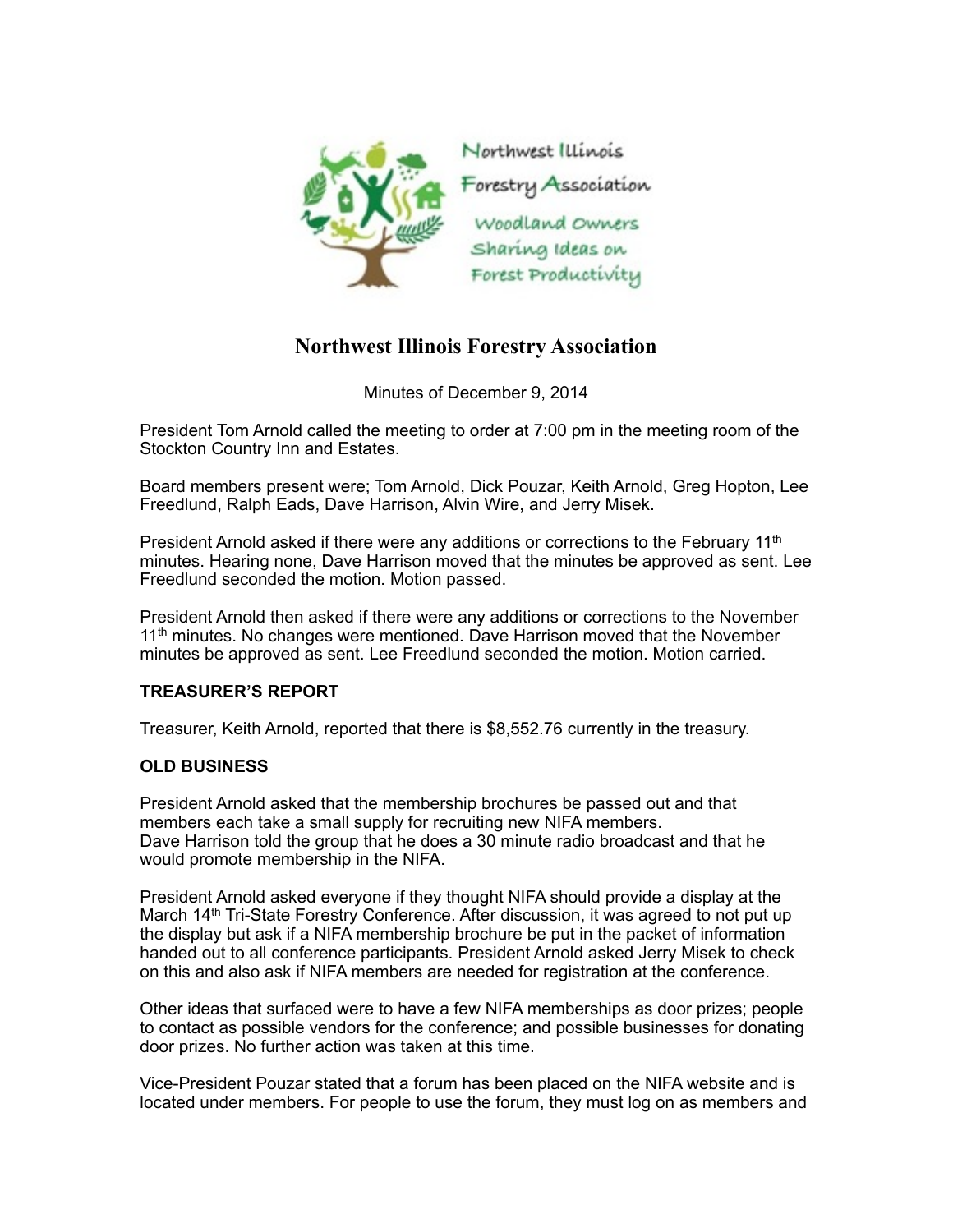put in their email address and password.

Vice-President Pouzar discussed the new NIFA logo and said that most forest products are shown throughout the branches of the tree. As approved at the last meeting, Vice-President Pouzar placed an order for 50 signs with the NIFA logo and website address. The signs have arrived and Vice-President Pouzar showed the 18" by 24" sign to the audience. At the NIFA Annual Dinner Meeting, a sign will be given to each NIFA member attending.

## **NEW BUSINESS**

The Stephenson County Soil and Water Conservation District contacted NIFA about giving their 4 row nut planter to NIFA for a donation. The SWCD no longer has storage space for the planter. Both Ralph Eads and Scott Schaffer commented that the planter is a modified corn planter. Further discussion centered on a place to store the machine and how much use the machine may have as well as who would be responsible for the maintenance of the nut planter. Dick Pouzar moved to decline the offer for the nut planter. Dave Harrison seconded the motion. Motion carried.

Vice-President Pouzar discussed the present membership database that the new web host, Wild Apricot, makes for easier tracking of members. Discussion followed about how to contact members who haven't paid their dues for some time. Vice-President Pouzar printed a list of 76 members who have not paid dues for a while. President Arnold went through the list one name at a time and asked those present if the person was deceased, sold their land, or no longer interested in forestry. Those people will be crossed off the list. The remainder will receive a letter asking if they are still interested in being NIFA members. President Arnold asked that Keith Arnold, Dick Pouzar and Mindy Pratt go through the lists to get a unified list of people to send letters to.

Vice-President Pouzar recommended that Member dues are due in March and if not paid by May, the membership be cancelled. This will save greatly on mailing costs. Ralph Eads moved that the membership process described by Vice President Pouzar be implemented this year. Dave Harrison seconded the motion. The motion carried.

President Arnold stated that the election of officers and directors is held in December and asked if there were any nominations from the floor. Directors Greg Hopton and Dave Harrison's terms are expiring. They were asked if they were willing to serve another term and both replied that they were. President Arnold asked each of the officers if they wanted to continue their service and all replied that they would. Ralph Eads moved to elect the present officers and directors. Lee Freedlund seconded the motion. Motion passed.

Officers for 2015 are: President—Tom Arnold Vice President—Dick Pouzar Treasurer—Keith Arnold Secretary—Jerry Misek

Directors for 2015 are: Greg Hopton Dave Harrison Ralph Eads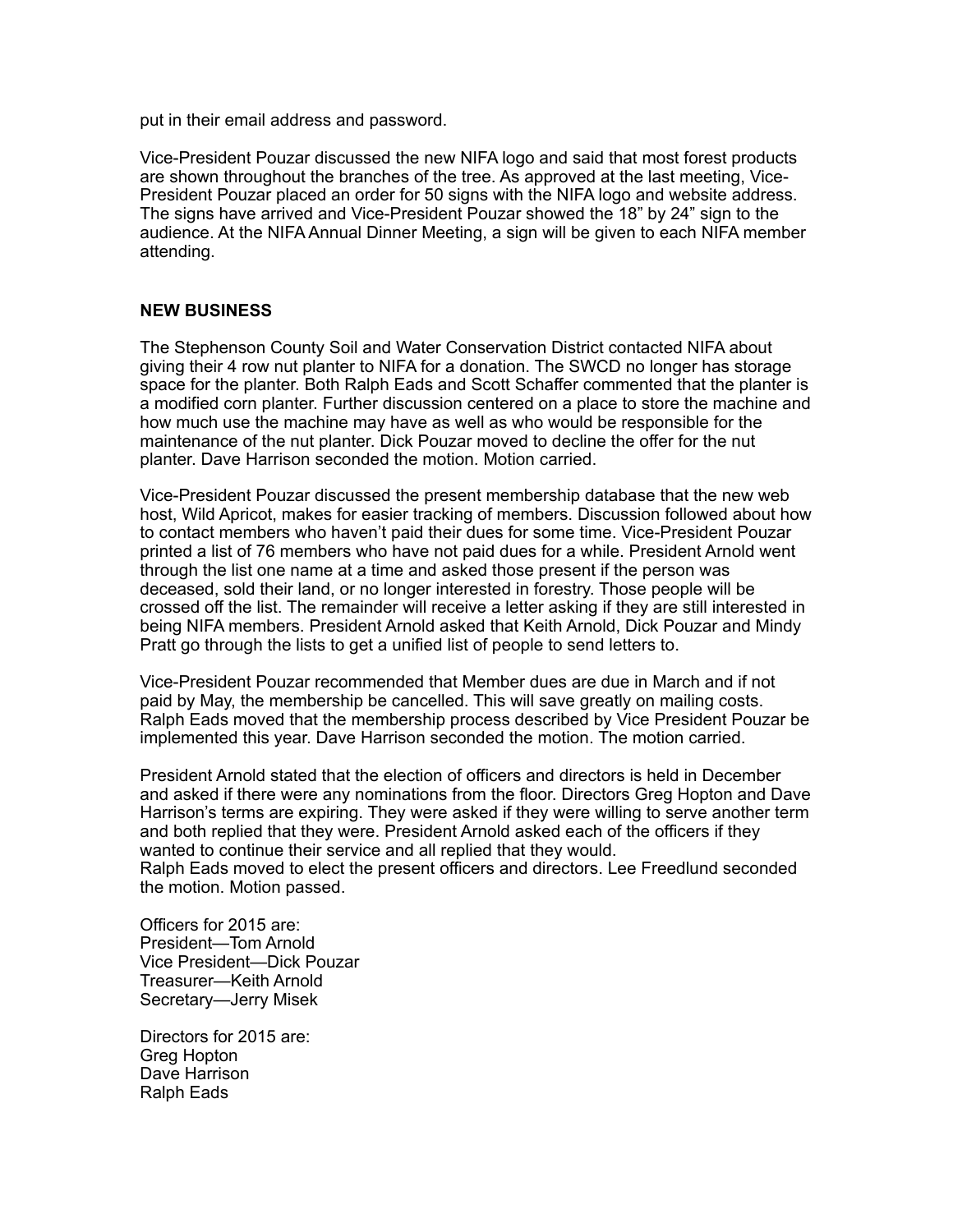Alvin Wire Lee Freedlund Bill Hawes

President Arnold asked if he should reserve the Stockton Public Library for future meetings. He stated that most NIFA members are in Jo Daviess, Stephenson and Carroll Counties and that Stockton is somewhat centrally located. He noted that the Library was booked for this evening and that the rent for meeting at the Country Inn and Estates is \$45.00. It was agreed to continue meeting at the Library.

President Arnold then continued to work on the 2015 meeting and tour agenda. Proposed agenda dates and topics are:

January 21st---Meeting on non-woody invasive plants at the Elizabeth Community Building co-sponsored with the Extension Service with Chris Evans and Jeff Harris as speakers

January 22nd--- Meeting at the Elizabeth Extension Office for persons interested in teaching non-woody invasive sessions

February 17<sup>th</sup>---IDNR Forester, Jeff Harris will speak on the topic of forest edge at the Scott Schaffer farm near Savanna. Sonja Lallemand and Dave Harrison will provide handout materials.

March 14<sup>th</sup>--- Tri State Forestry Conference at Sinsinawa Mound

March 24<sup>th</sup> Annual Dinner Meeting in Mt. Carroll--- The topic to be covered is the Illinois Forestry Association's booklet "We Planted All These Trees, Now What?" Jerry Misek will arrange to get copies of this booklet and contact Kurt Bobsin as the featured speaker. Jeff Harris will do a short presentation on Kudzu and Stilt Grass.

April--- Possible tree planting tour with Dave Harrison making the arrangements

May 9th---Ralph Eads and Pati Johnson will arrange for a tour of the Shimer Tree Arboretum in Mt. Carroll. Jeff Harris will do tree identification using flowers, bark, and tree form.

June--- Tour Scott Elsasser's new sawmill setup and John Ammon's nearby firewood operation located in a rock quarry. Alvin Wire will make the arrangements.

July--- Tour Bob Scholl's business, "Plum River Log Beds" south of Stockton. Jerry Misek will make the contacts.

August--- Tour of Duane Mitch's Furniture Restoration and Bushel and a Peck Store in Schapville. Dick Pouzar will setup the tour.

August 25<sup>th</sup>, 26<sup>th</sup>, and 27th---Jeff Harris will do a chain saw safety meeting titled "Kicking" Bad Habits". The meeting may be held in 3 different locations if there is enough interest and will not have any "hands on" chain sawing.